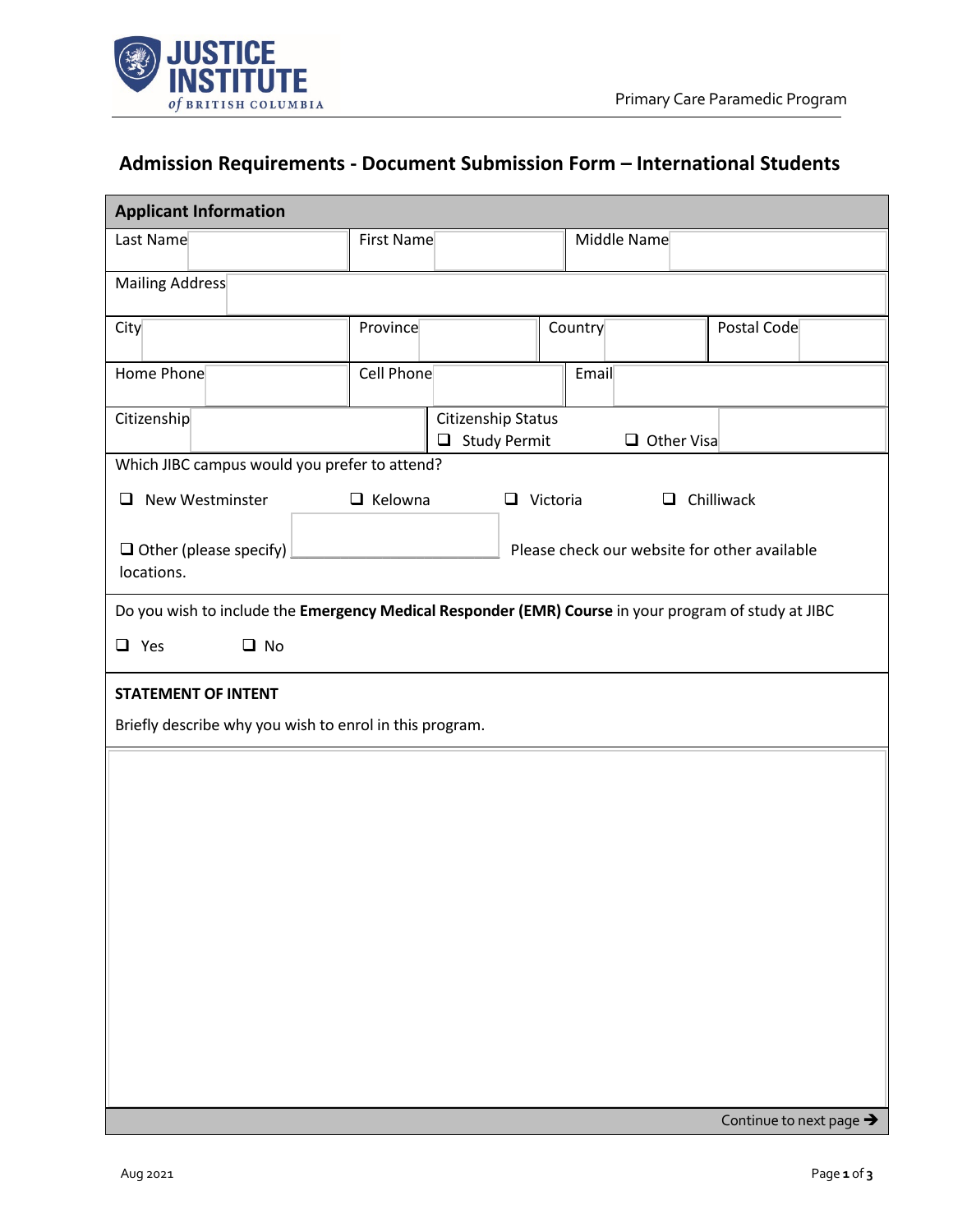

## **Application for Re-admission**

| Have you have previously been registered in the PCP Program?                                                                                                                                                                                                                                                                                                                                                                               |                        | $\square$ Yes | No. |  |  |
|--------------------------------------------------------------------------------------------------------------------------------------------------------------------------------------------------------------------------------------------------------------------------------------------------------------------------------------------------------------------------------------------------------------------------------------------|------------------------|---------------|-----|--|--|
| Note: In accordance with JIBC policy students, may only attempt a program twice. If you wish to apply for a third<br>attempt, you must obtain permission PRIOR to application. Please send a written request along with<br>documentation of development you have completed to support your ability to successfully complete this<br>program to pcp@jibc.ca. Supportive documentation includes transcripts of formal education or training. |                        |               |     |  |  |
| If Yes, please indicate at which course including audited courses you wish to re-enter:                                                                                                                                                                                                                                                                                                                                                    |                        |               |     |  |  |
| Audit Course: PARA-                                                                                                                                                                                                                                                                                                                                                                                                                        | Re-entry Course: PARA- |               |     |  |  |
| Dloges refer to unini ilha sa lasa undar the <b>Information for Deturning Ctudents</b> toh for arogram re-admission                                                                                                                                                                                                                                                                                                                        |                        |               |     |  |  |

Please refer t[o www.jibc.ca/pcp](http://www.jibc.ca/pcp) under the **Information for Returning Students** tab for program re-admission fees.

## **Please check the following documents are attached:**

| Photocopy of JIBC Emergency Medical Responder (EMR) Certificate (or equivalent)                                                                                                                      |  |
|------------------------------------------------------------------------------------------------------------------------------------------------------------------------------------------------------|--|
| Photocopy of CPR for Healthcare Provider certificate                                                                                                                                                 |  |
| Coloured scanned copies of transcripts showing completion of High School equivalent to<br>grade 12 in Canada or a post-secondary credential from a recognized institution in or<br>outside of Canada |  |
| Coloured scanned copies of your transcripts or test results demonstrating that you meet<br>the minimum entrance English requirements                                                                 |  |
| Copy of the identification page on your passport                                                                                                                                                     |  |
| Completed Immunization Checklist Form                                                                                                                                                                |  |
| Hepatitis B serology report                                                                                                                                                                          |  |
|                                                                                                                                                                                                      |  |

I confirm I have viewed the Becoming a Paramedic in BC website at <https://paramedicinbc.jibc.ca/> to prepare myself for applying to the PCP program.

I declare that all statements made in this application are true and correct and I understand that any misrepresentation of material facts herein may cause forfeiture of my rights to successfully complete the Primary Care Paramedic program.

| X                             |      |
|-------------------------------|------|
| <b>Signature of Applicant</b> | Date |

Print Name